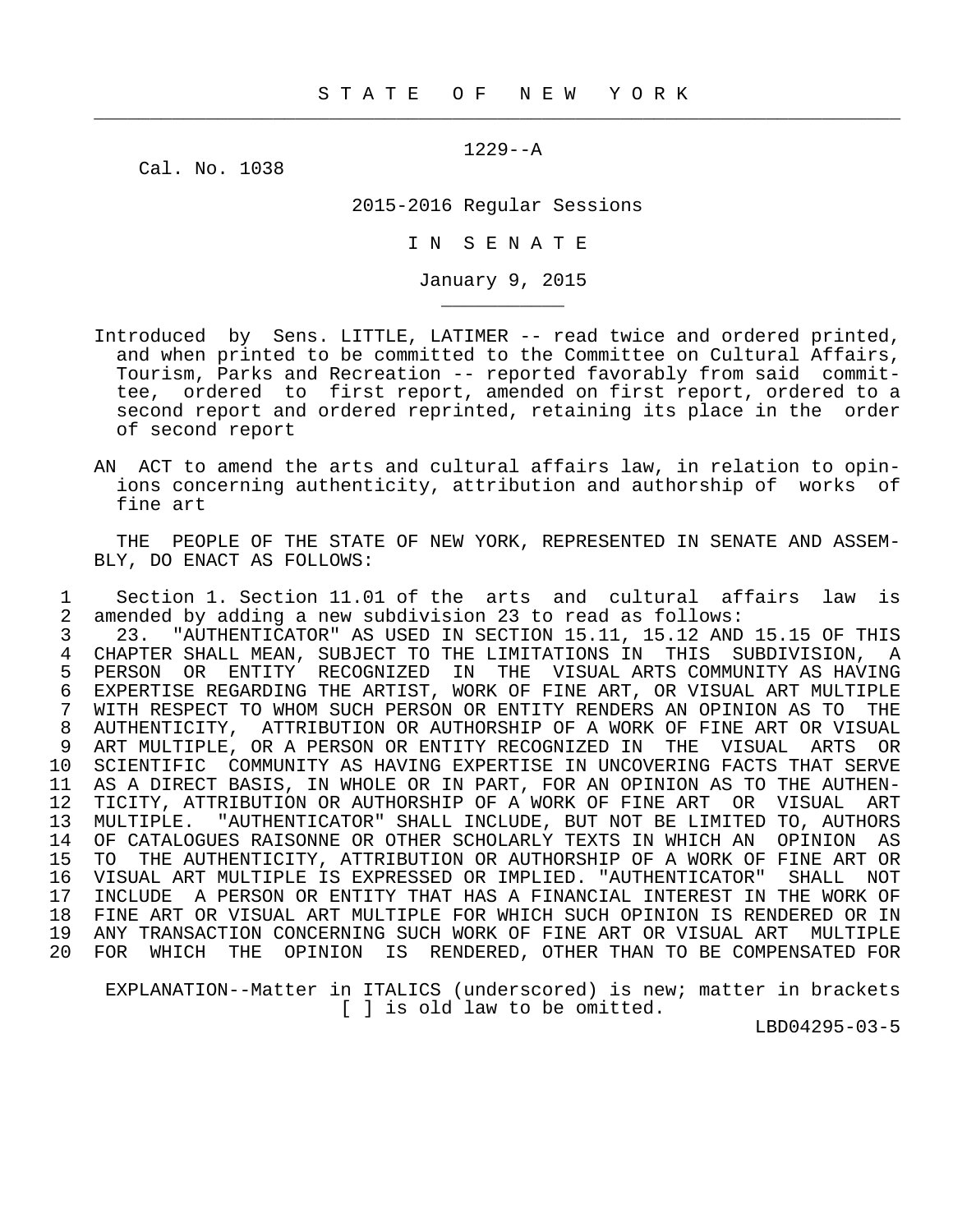1 SERVICES SUCH PERSON OR ENTITY ENGAGED IN TO PROVIDE AN OPINION AS TO<br>2 THE AUTHENTICITY, ATTRIBUTION OR AUTHORSHIP OF SUCH WORK OF FINE ART OR 2 THE AUTHENTICITY, ATTRIBUTION OR AUTHORSHIP OF SUCH WORK OF FINE ART OR<br>3 VISUAL ART MULTIPLE OR TO PROVIDE INFORMATION ON WHICH SUCH AN OPINION 3 VISUAL ART MULTIPLE OR TO PROVIDE INFORMATION ON WHICH SUCH AN OPINION 4 IS BASED IN WHOLE OR IN PART.<br>5 S 2. Section 15.11 of the

5 S 2. Section 15.11 of the arts and cultural affairs law, as added by<br>6 chapter 849 of the laws of 1984, is amended to read as follows: 6 chapter 849 of the laws of 1984, is amended to read as follows:

 $S$  15.11. Express warranties. Information provided pursuant to the 8 provisions of this article shall create an express warranty pursuant to 9 section 13.05 of this title. When such information is not supplied<br>10 because not applicable, this shall constitute an express warranty that 10 because not applicable, this shall constitute an express warranty that<br>11 such required information is not applicable. THIS SECTION SHALL NOT 11 such required information is not applicable. THIS SECTION SHALL NOT<br>12 APPLY TO AN AUTHENTICATOR'S OPINION OR INFORMATION CONCERNING A VISUAL 12 APPLY TO AN AUTHENTICATOR'S OPINION OR INFORMATION CONCERNING A VISUAL 13 ART MULTIPLE OR WORK OF FINE ART, AS SET FORTH IN SUBDIVISION 23 OF<br>14 SECTION 11.01 OF THIS CHAPTER, SECTION 15.12 OF THIS ARTICLE, AND SUBDI-SECTION 11.01 OF THIS CHAPTER, SECTION 15.12 OF THIS ARTICLE, AND SUBDI-

15 VISION 4 OF SECTION 15.15 OF THIS ARTICLE.<br>16 S 3. The arts and cultural affairs 16 S 3. The arts and cultural affairs law is amended by adding a new<br>17 section 15.12 to read as follows: 17 section 15.12 to read as follows:<br>18 S 15.12. AUTHENTICATION OF WORK

18 S 15.12. AUTHENTICATION OF WORKS OF FINE ART AND VISUAL ART MULTIPLES.<br>19 IN ANY CIVIL ACTION BROUGHT AGAINST AN AUTHENTICATOR, AS DEFINED IN 19 IN ANY CIVIL ACTION BROUGHT AGAINST AN AUTHENTICATOR, AS DEFINED IN<br>20 SUBDIVISION 23 OF SECTION 11.01 OF THIS CHAPTER, THAT ARISES FROM OR 20 SUBDIVISION 23 OF SECTION 11.01 OF THIS CHAPTER, THAT ARISES FROM OR<br>21 RELATES TO THE AUTHENICATOR'S OPINION OR INFORMATION CONCERNING A VISUAL 21 RELATES TO THE AUTHENICATOR'S OPINION OR INFORMATION CONCERNING A VISUAL<br>22 ART MULTIPLE OR WORK OF FINE ART, THE CLAIMANT SHALL SPECIFY WITH PARTI-22 ART MULTIPLE OR WORK OF FINE ART, THE CLAIMANT SHALL SPECIFY WITH PARTI-<br>23 CULARITY IN THE COMPLAINT FACTS SUFFICIENT TO SUPPORT EACH ELEMENT OF 23 CULARITY IN THE COMPLAINT FACTS SUFFICIENT TO SUPPORT EACH ELEMENT OF

24 THE CLAIM OR CLAIMS ASSERTED.<br>25 S 4. Subdivision 4 of sec 25 S 4. Subdivision 4 of section 15.15 of the arts and cultural affairs 26 law, as added by chapter 849 of the laws of 1984, is amended to read as 27 follows:<br>28 4. (A

28 4. (A) In any action to enforce any provision of this article, OTHER<br>29 THAN A CIVIL ACTION BROUGHT AGAINST AN AUTHENTICATOR, AS DEFINED IN 29 THAN A CIVIL ACTION BROUGHT AGAINST AN AUTHENTICATOR, AS DEFINED IN<br>30 SUBDIVISION 23 OF SECTION 11.01 OF THIS CHAPTER, THAT ARISES FROM OR 30 SUBDIVISION 23 OF SECTION 11.01 OF THIS CHAPTER, THAT ARISES FROM OR<br>31 RELATES TO THE AUTHENTICATOR'S OPINION OR INFORMATION CONCERNING A VISU-31 RELATES TO THE AUTHENTICATOR'S OPINION OR INFORMATION CONCERNING A VISU-<br>32 AL ART MULTIPLE OR WORK OF FINE ART, the court may allow the prevailing 32 AL ART MULTIPLE OR WORK OF FINE ART, the court may allow the prevailing<br>33 purchaser the costs of the action together with reasonable attorneys' 33 purchaser the costs of the action together with reasonable attorneys'<br>34 and expert witnesses' fees. 34 and expert witnesses' fees.<br>35 (B) IN ANY CIVIL ACTION B

35 (B) IN ANY CIVIL ACTION BROUGHT AGAINST AN AUTHENTICATOR, AS DEFINED<br>36 IN SUBDIVISION 23 OF SECTION 11.01 OF THIS CHAPTER, THAT ARISES FROM OR 36 IN SUBDIVISION 23 OF SECTION 11.01 OF THIS CHAPTER, THAT ARISES FROM OR 37 RELATES TO THE AUTHENTICATOR'S OPINION OR INFORMATION CONCERNING A VISU- 38 AL ART MULTIPLE OR WORK OF FINE ART, THE COURT MAY ALLOW THE PREVAILING<br>39 AUTHENTICATOR THE COSTS OF THE ACTION TOGETHER WITH REASONABLE ATTOR-39 AUTHENTICATOR THE COSTS OF THE ACTION TOGETHER WITH REASONABLE ATTOR-<br>40 NEYS' AND EXPERT WITNESSES' FEES, PROVIDED, HOWEVER, THAT NO SUCH COSTS 40 NEYS' AND EXPERT WITNESSES' FEES, PROVIDED, HOWEVER, THAT NO SUCH COSTS<br>41 OR FEES, SHALL, BE, MADE PURSUANT TO THIS SECTION EXCEPT UPON A WRITTEN 41 OR FEES SHALL BE MADE PURSUANT TO THIS SECTION EXCEPT UPON A WRITTEN<br>42 FINDING OF GOOD AND JUST CAUSE, WHICH SHALL SPECIFY THE GROUNDS THEREOF. 42 FINDING OF GOOD AND JUST CAUSE, WHICH SHALL SPECIFY THE GROUNDS THEREOF.<br>43 (C) In the event, however, the court determines that an action to 43 (C) In the event, however, the court determines that an action to<br>44 enforce ANY PROVISION OF THIS ARTICLE was brought in bad faith it may 44 enforce ANY PROVISION OF THIS ARTICLE was brought in bad faith it may<br>45 allow such expenses to the art merchant as it deems appropriate; allow such expenses to the art merchant as it deems appropriate; 46 PROVIDED, HOWEVER, THAT IN ANY CIVIL ACTION BROUGHT AGAINST AN AUTHENTI-<br>47 CATOR, AS DEFINED IN SUBDIVISION 23 OF SECTION 11.01 OF THIS CHAPTER, 47 CATOR, AS DEFINED IN SUBDIVISION 23 OF SECTION 11.01 OF THIS CHAPTER,<br>48 THAT ARISES FROM OR RELATES TO THE AUTHENTICATOR'S OPINION OR INFORMA- 48 THAT ARISES FROM OR RELATES TO THE AUTHENTICATOR'S OPINION OR INFORMA- 49 TION CONCERNING A VISUAL ART MULTIPLE ORWORK OF FINE ART, NO SUCH 50 EXPENSES SHALL BE ASSESSED OR ALLOWED AGAINST THE AUTHENTICATOR. 50 EXPENSES SHALL BE ASSESSED OR ALLOWED AGAINST THE AUTHENTICATOR.<br>51 S 5. Subdivision 5 of section 15.15 of the arts and cultural

51 S 5. Subdivision 5 of section 15.15 of the arts and cultural affairs<br>52 law, as added by chapter 849 of the laws of 1984, is amended to read as 52 law, as added by chapter 849 of the laws of 1984, is amended to read as 53 follows: 53 follows:

54 5. An action to enforce any liability under this article, BUT NOT<br>55 INCLUDING CIVIL ACTIONS AGAINST AUTHENTICATORS, shall be brought within 55 INCLUDING CIVIL ACTIONS AGAINST AUTHENTICATORS, shall be brought within